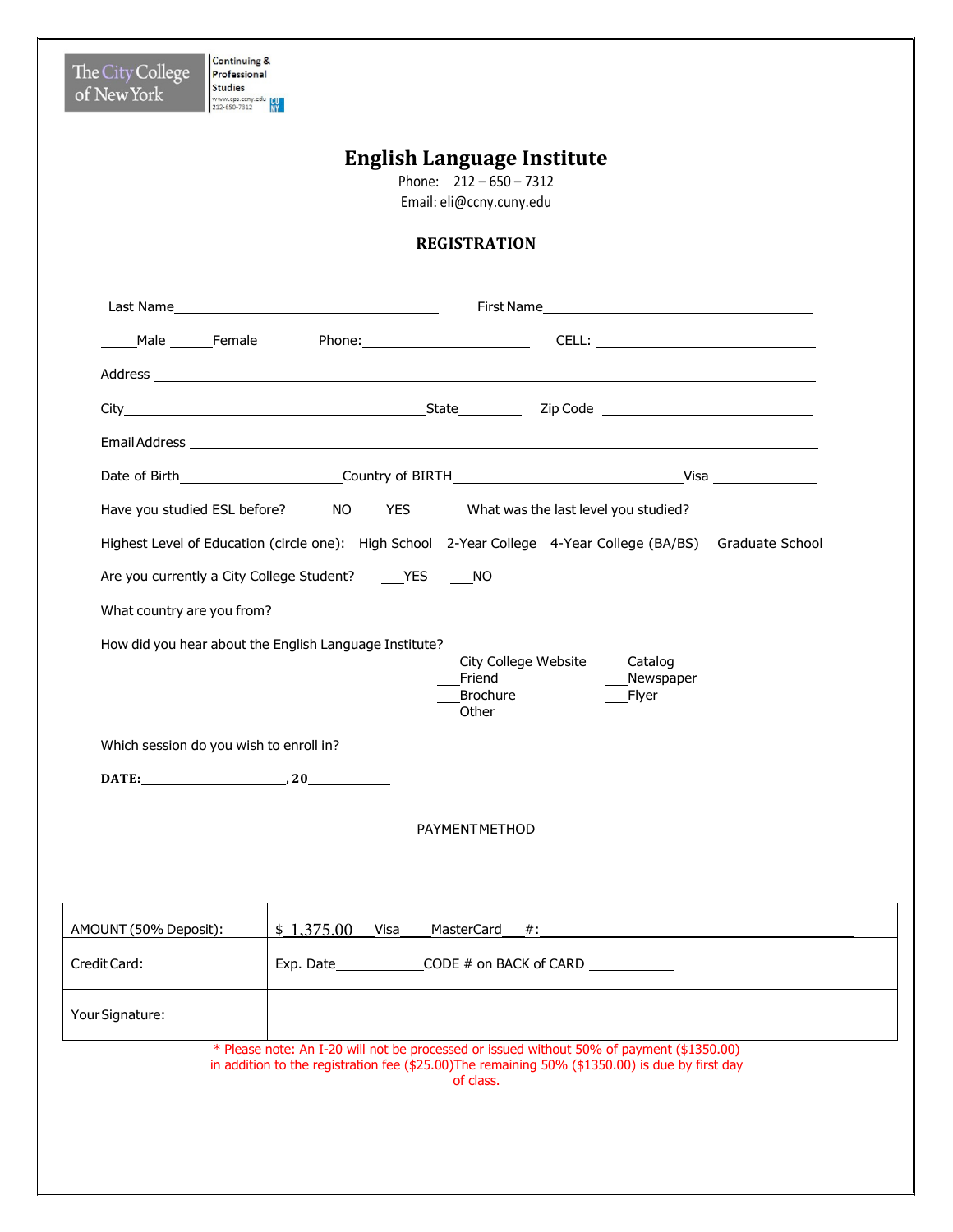# **HOW DO YOU WANT TO RECEIVE YOUR I-20 FORM?**

| Choose ONE: By mail     | <sub>or</sub> | Pick up in person |  |
|-------------------------|---------------|-------------------|--|
| Name:                   |               |                   |  |
| Telephone:              |               |                   |  |
| Address (by mail only): |               |                   |  |

## **Only completed I-20 requests will be considered. The following documents must be submitted in order for your I-20 request to be considered complete.**

| Copy of your passport information page (page with your name and date of birth)                                                                                                                                         |  |
|------------------------------------------------------------------------------------------------------------------------------------------------------------------------------------------------------------------------|--|
| Sponsor's Affidavit of Support (see page 5)                                                                                                                                                                            |  |
| Bank statement/letter showing \$16,664.00 in available funds                                                                                                                                                           |  |
| Proof of income: Income tax returns or pay stubs for last six months                                                                                                                                                   |  |
| Copy of visa, I-94 card (if applicable)                                                                                                                                                                                |  |
| 50% of tuition fee, \$1350.00 for one semester (full semester is \$2,700). The other<br>50% (\$1350.00) is due before class begins. Pay by Visa/MasterCard or money order<br>made payable to City College of New York. |  |

## **SEVIS**

## **Who must pay the SEVIS fee?**

Continuing &

Professional **Studies** 

The City College

of New York

 You must pay for your new SEVIS I-20 if you intend to request a student visa for the first time, are an F-1 Student and have been absent from school for more than 5 months, or want to correct a re-instatement violation of more than 5 months.

## **Who does not pay the SEVIS fee?**

 You do not pay for your new SEVIS I-20 if you request the I-20 to re-apply for the student visa after a denial; request an additional I-20 form to get F-2 visa status for your wife/husband or child; are an F-1 student and have been absent from school for less than 5 months; want to correct a re- instatement violation of less than 5 months; request the I- 20 for a school transfer, extension of stay or practical training; or you are a Canadian student and request the I-20 to study in the U.S.

### **Payment & Immigration Form I-901**

 The SEVIS I-20 fee is \$200. You must complete the new Immigration Form I-901 to make your payment. You can pay the SEVIS I-20 fee in two ways: via the Internet with a major credit card (Visa, Master Card, American Express, Discover) or by mail with a bank check or money order (\$200 U.S. dollars). (Your sponsor or another person can pay for you using one of the options listed above.)

## **How to Send Your SEVIS I-20 Payment:**

 You can visit the Immigration website http://www.FMJfee.com and complete Form I- 901 and send it electronically with your credit card payment to Immigration. Download and complete Form I-901. Mail it with a check or money order to the Immigration address listed on the website.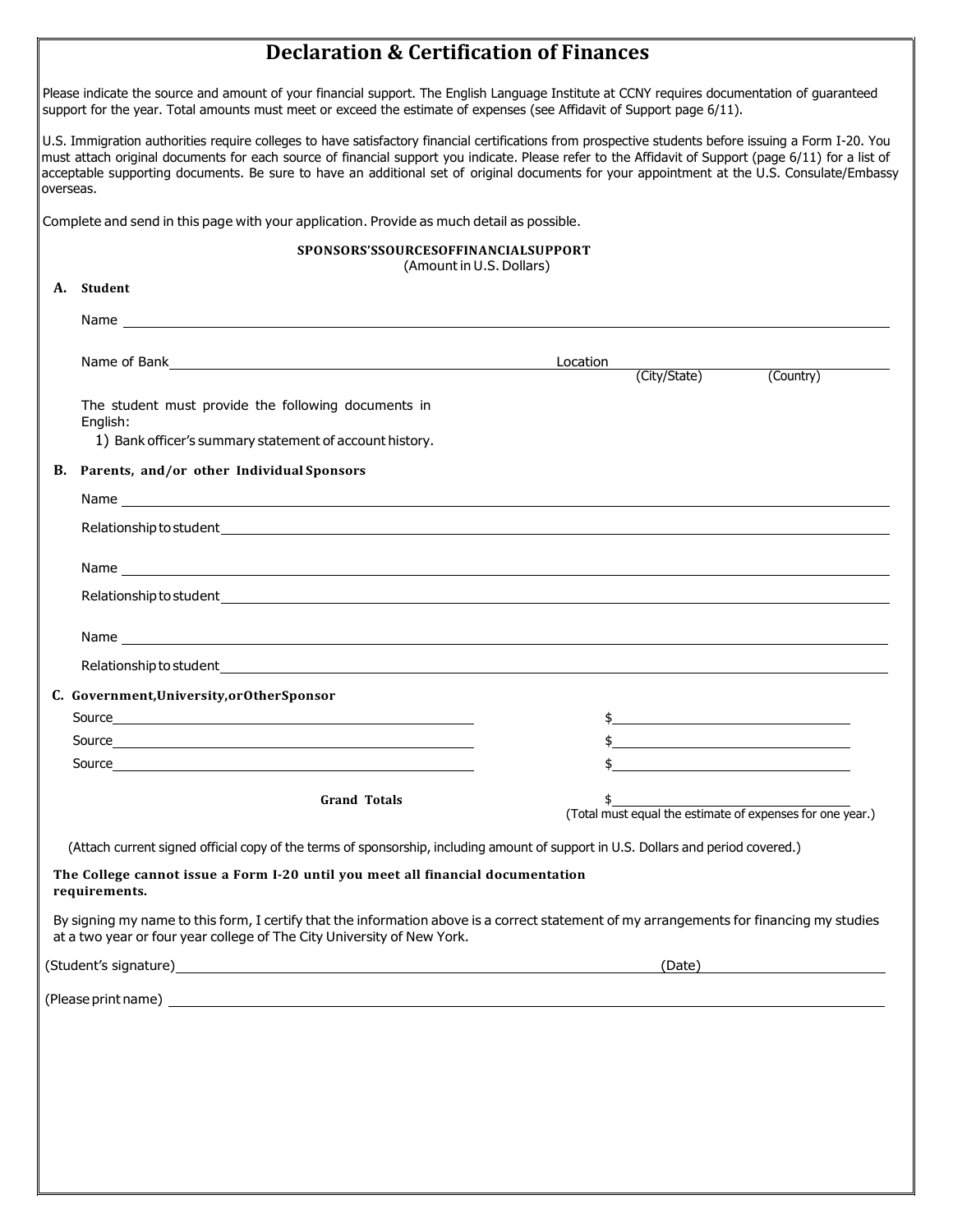## **Affidavit of Support**

 $\overline{a}$  University of New York. This form is for individuals using their own income and/or savings to support a student. It must be completed by the person who will provide the student with full or partial financial support and/or room and board during the student's course of study at The City

| <b>SPONSOR INFORMATION</b>                                                                                                                                                                                                                                                                                                               |                                                                                                                                          |                               |               |                           |  |  |  |  |
|------------------------------------------------------------------------------------------------------------------------------------------------------------------------------------------------------------------------------------------------------------------------------------------------------------------------------------------|------------------------------------------------------------------------------------------------------------------------------------------|-------------------------------|---------------|---------------------------|--|--|--|--|
|                                                                                                                                                                                                                                                                                                                                          |                                                                                                                                          |                               |               |                           |  |  |  |  |
| and residing at_______<br>(Street)                                                                                                                                                                                                                                                                                                       |                                                                                                                                          | (Country)                     |               |                           |  |  |  |  |
| certify the following:                                                                                                                                                                                                                                                                                                                   | (City/State)                                                                                                                             |                               | (Postal code) | (Telephone)               |  |  |  |  |
| (Name of employer)                                                                                                                                                                                                                                                                                                                       |                                                                                                                                          |                               |               |                           |  |  |  |  |
| located at (Street) (City/State)                                                                                                                                                                                                                                                                                                         |                                                                                                                                          | (Country)                     |               | (Postal code) (Telephone) |  |  |  |  |
| I receive an annual income of \$ (U.S.) from this employment. Attach a current salary confirmation statement<br>written by that employer. If self-employed or retired provide verification of annual income. The employer statement or verification<br>of annual income must be written in English or come with a certified translation. |                                                                                                                                          |                               |               |                           |  |  |  |  |
|                                                                                                                                                                                                                                                                                                                                          |                                                                                                                                          |                               |               |                           |  |  |  |  |
|                                                                                                                                                                                                                                                                                                                                          |                                                                                                                                          |                               |               |                           |  |  |  |  |
|                                                                                                                                                                                                                                                                                                                                          | Address of Bank: North Contract of Bank:                                                                                                 |                               |               |                           |  |  |  |  |
|                                                                                                                                                                                                                                                                                                                                          | (Number and Street)                                                                                                                      | (City)                        | (State)       | (Zip code)                |  |  |  |  |
| Attachbankofficer'sstatementofaccounthistory.                                                                                                                                                                                                                                                                                            |                                                                                                                                          |                               |               |                           |  |  |  |  |
|                                                                                                                                                                                                                                                                                                                                          | 4a) I currently support persons (including myself).                                                                                      | Our total annual income is \$ |               | $(U.S.)$ .                |  |  |  |  |
|                                                                                                                                                                                                                                                                                                                                          |                                                                                                                                          |                               |               |                           |  |  |  |  |
|                                                                                                                                                                                                                                                                                                                                          | 4b) I sponsor_________________(number) individuals for immigration in addition to this affidavit.                                        |                               |               |                           |  |  |  |  |
| STUDENT SUPPORT INFORMATION                                                                                                                                                                                                                                                                                                              |                                                                                                                                          |                               |               |                           |  |  |  |  |
|                                                                                                                                                                                                                                                                                                                                          | 6) I hereby certify that I am willing, able, and do commit to provide<br>(Name of Student) with the annual amount of                     |                               |               |                           |  |  |  |  |
|                                                                                                                                                                                                                                                                                                                                          | (U.S.) for her/his tuition, fees, and/or living expenses each year during the entire program of study at The City                        |                               |               |                           |  |  |  |  |
|                                                                                                                                                                                                                                                                                                                                          | ROOM AND BOARD SUPPORT INFORMATION (To be completed if student will live in the sponsor's home in the U.S.).                             |                               |               |                           |  |  |  |  |
| 7) I hereby certify that I will provide<br>(Name of Student)                                                                                                                                                                                                                                                                             |                                                                                                                                          | with (check one):             |               |                           |  |  |  |  |
|                                                                                                                                                                                                                                                                                                                                          | Room only in my home at the address indicated above (valued at \$7,964) $\overline{OR}$                                                  |                               |               |                           |  |  |  |  |
| <b>CCNY</b>                                                                                                                                                                                                                                                                                                                              | Full room and board in my home as indicated above (valued at \$9,362) during each year that she/he follows a program of study at         |                               |               |                           |  |  |  |  |
| copy of a statement from your landlord.                                                                                                                                                                                                                                                                                                  | Note that this value cannot be included in any amount of support being provided in #6, above. Attach a copy of your lease or deed or     |                               |               |                           |  |  |  |  |
| herein named.                                                                                                                                                                                                                                                                                                                            | By signing my name to this affidavit, I certify that the information above is a correct statement of my agreement to sponsor the student |                               |               |                           |  |  |  |  |
| <b>SIGNATURE</b><br>This Affidavit must be signed.                                                                                                                                                                                                                                                                                       |                                                                                                                                          |                               |               |                           |  |  |  |  |
| (Signature of sponsor)                                                                                                                                                                                                                                                                                                                   |                                                                                                                                          |                               | (Date)        |                           |  |  |  |  |
| (Please print name)                                                                                                                                                                                                                                                                                                                      |                                                                                                                                          |                               | (Date)        |                           |  |  |  |  |